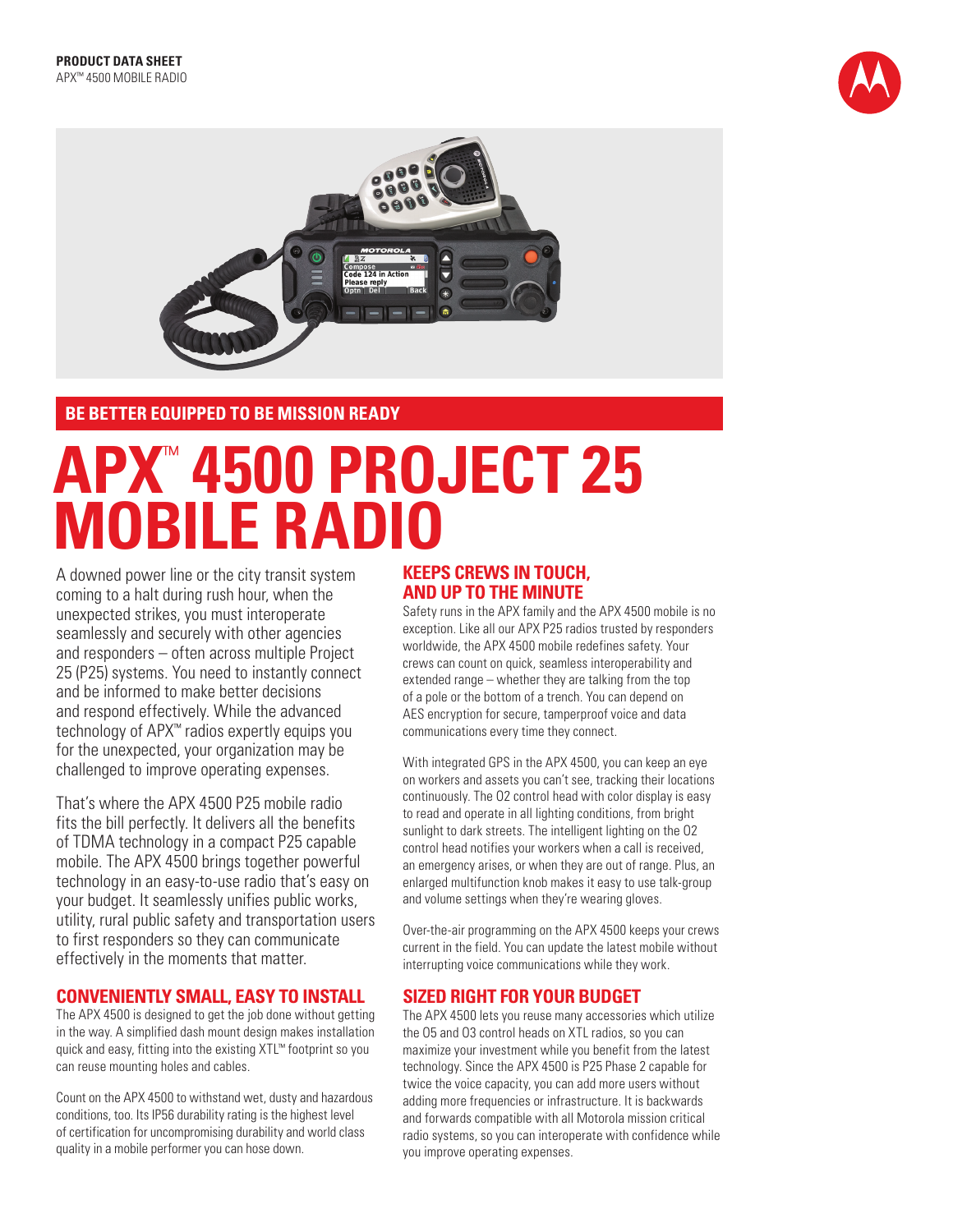

# **APX**™ **4500 SPECIFICATIONS FEATURES AND BENEFITS:**

Available in 700/800 MHz, VHF, UHFR1, UHFR2, and 900 MHz. Supports NPCS band (901-902 MHz and 940-941 MHz)

Channels: Standard 512

- Trunking Standards supported:
- Clear or digital encrypted Trunked Operation
- Capable of SmartZone®, SmartZone Omnilink, SmartNet®

Analog MDC-1200 and Digital APCO P25 Conventional System Configurations

Narrow and wide bandwidth digital receiver (6.25kHz/12.5kHz/25kHz/30 kHz)

Embedded digital signaling (ASTRO and ASTRO 25)

Integrated Encryption Hardware

Software Key

ASTRO 25 Integrated Voice & Data

Intelligent lighting

Radio profiles

#### Unified Call List

Meets applicable MIL-STD 810C, D, E, F, G

Ships standard IP56

Utlizes Windows XP, Vista and Windows 7 and 8 Customer Programming Software (CPS)\*

- Supports USB Communications
- Built in FLASHport™ support

Re-use of most XTL™ accessories, plus new IMPRES accessories

#### **OPTIONAL FEATURES:**

GPS Outdoor Location Tracking AES Encryption Programming over Project 25 (POP25) Text Messaging 12 character RF ID asset tracking Tactical OTAR

\* CPS version R12.00.00 and greater ordered after June 2014 will only support Windows 7 and 8

# **APX 4500 CONTROL HEAD PORTFOLIO**



#### **O2 RUGGED CONTROL HEAD**

- **Example 2** Large color display with intelligent lighting
- 3 lines of text 14 characters max / 1 line of icons / 1 line of menus
- Built in 7.5 watt speaker
- **Multifunction volume/channel knob**
- Night/day mode button

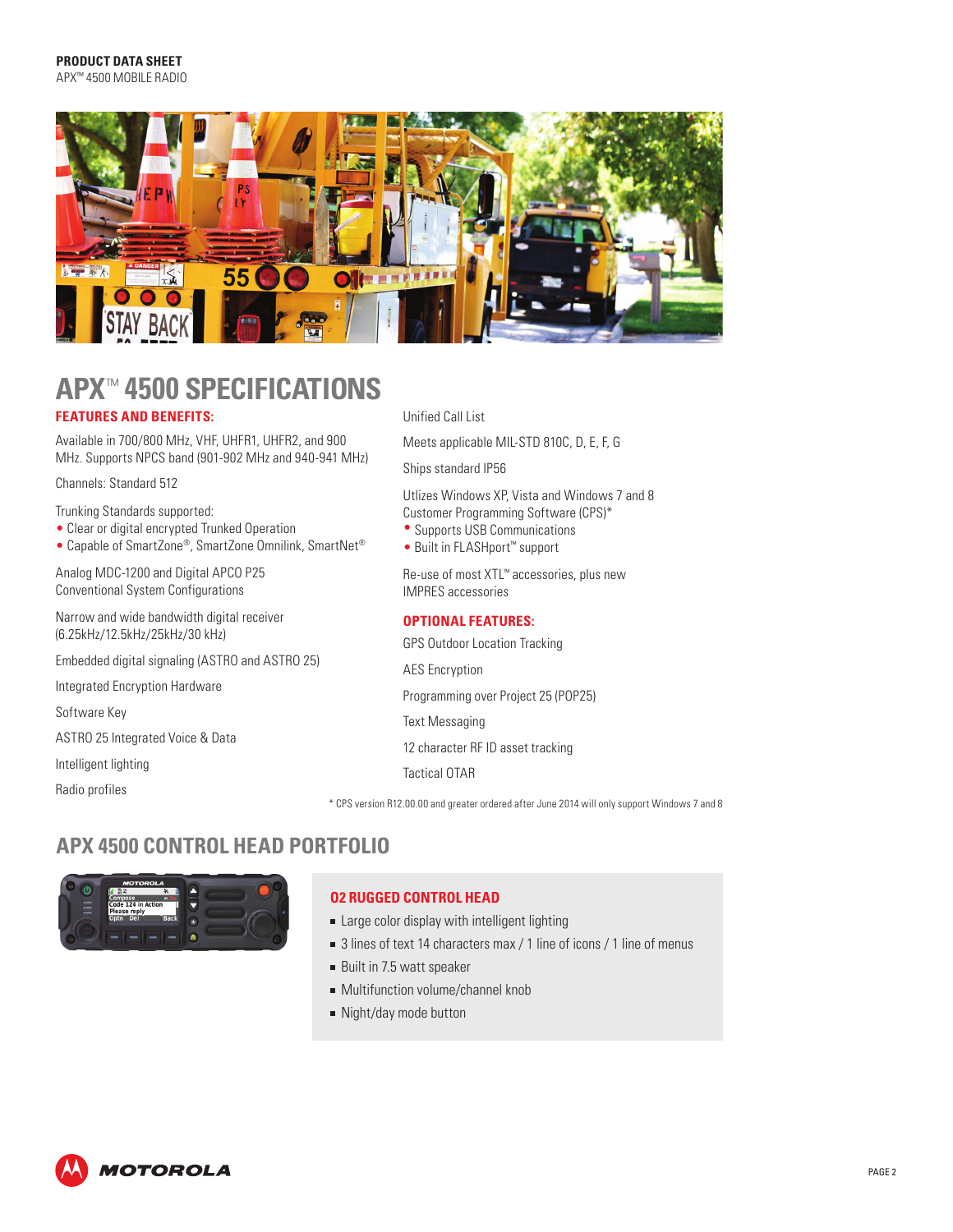#### **PRODUCT DATA SHEET**

APX™ 4500 MOBILE RADIO

| <b>TRANSMITTER - TYPICAL PERFORMANCE SPECIFICATIONS</b>                    |                                                 |                            |                                          |                       |                                     |                                      |                                     |                                      |                                                                                     |                                      |                                        |                          |  |
|----------------------------------------------------------------------------|-------------------------------------------------|----------------------------|------------------------------------------|-----------------------|-------------------------------------|--------------------------------------|-------------------------------------|--------------------------------------|-------------------------------------------------------------------------------------|--------------------------------------|----------------------------------------|--------------------------|--|
|                                                                            | <b>700 MHz</b>                                  |                            | <b>800 MHz</b>                           |                       | <b>VHF</b>                          |                                      | <b>UHF Range 1</b>                  |                                      | <b>UHF Range 2</b>                                                                  |                                      | <b>900 MHz</b>                         |                          |  |
| 764-776 MHz<br>Frequency Range/Bandsplits<br>794-806 MHz                   |                                                 | 806-824 MHz<br>851-870 MHz |                                          | 136-174 MHz           |                                     |                                      | 380-470 MHz                         |                                      | 450-520 MHz                                                                         |                                      | 896-902MHz<br>935-941MHz               |                          |  |
| <b>Channel Spacing</b>                                                     | 25/12.5 kHz                                     |                            | 25/12.5 kHz                              |                       | 30/25/12.5 kHz                      |                                      | 25/12.5 kHz                         |                                      | 25/12.5 kHz                                                                         |                                      |                                        | 12.5 kHz                 |  |
| Maximum Frequency Separation                                               | <b>Full Bandsplit</b>                           |                            | <b>Full Bandsplit</b>                    |                       | <b>Full Bandsplit</b>               |                                      | <b>Full Bandsplit</b>               |                                      | <b>Full Bandsplit</b>                                                               |                                      | Full Bandsplit                         |                          |  |
| Rated RF Output Power Adj*                                                 | 10-30 Watts                                     |                            | 10-35 Watts                              |                       | 10-50 Watts                         |                                      | 10-40 Watts                         |                                      | 10-45 Watts (450-485 MHz)<br>10-40 Watts (485-512 MHz)<br>10-25 Watts (512-520 MHz) |                                      | 1-30W 896-901MHz<br>1-3W 901-902MHz    | 935-940MHz<br>940-941MHz |  |
| Frequency Stability*<br>(-30°C to +60°C; +25°C Ref.)                       | 0.8 PPM                                         |                            | $±0.8$ PPM                               |                       | $±0.8$ PPM                          |                                      | $±0.8$ PPM                          | $±0.8$ PPM                           |                                                                                     |                                      | $±0.8$ PPM                             |                          |  |
| Modulation Limiting*                                                       | $\pm 5$ kHz / $\pm 2.5$ kHz                     |                            | ±5 kHz/±4 kHz (NPSPAC)<br>$/\pm 2.5$ kHz |                       | $\pm 5$ kHz / $\pm 2.5$ kHz         |                                      | $\pm 5$ kHz / $\pm 2.5$ kHz         |                                      | $±5$ kHz / $±2.5$ kHz                                                               |                                      | $\pm 2.5$ kHz                          |                          |  |
| Modulation Fidelity (C4FM)<br>12.5kHz Digital Channel                      | 1.5%                                            |                            | 1.5%                                     |                       | 2.5%                                |                                      | 1.1%                                |                                      | 1.1%                                                                                |                                      | 1.5%                                   |                          |  |
| Emissions'                                                                 | Conducted+<br>-75/-85 dBc                       | Radiated+<br>$-20/-40$ dBm | Conducted<br>$-75$ dBc                   | Radiated<br>$-20$ dBm | Conducted<br>$-85$ dBc              | Radiated<br>$-20$ dBm                | Conducted<br>$-85$ dBc              | $-20$ dBm                            | Radiated Conducted<br>$-85$ dBc                                                     | Radiated<br>$-20$ dBm                | Conducted+<br>$-70$ dBc                | Radiated+<br>$-20$ dBm   |  |
| Audio Response <sup>*</sup>                                                | $+1, -3$ dB (EIA)                               |                            | $+1, -3$ dB (EIA)                        |                       | $+1, -3$ dB (EIA)                   |                                      | $+1, -3$ dB (EIA)                   |                                      | $+1, -3$ dB (EIA)                                                                   |                                      | $+1, -3$ dB (EIA)                      |                          |  |
| FM Hum & Noise 25 & 20 kHz<br>12.5 kHz                                     | $-50dB$<br>$-48$ dB                             |                            | $-50$ dB<br>$-48$ dB                     |                       | $-53dB$<br>$-52$ dB                 |                                      | $-53$ dB<br>$-50dB$                 |                                      | $-53$ dB<br>$-50dB$                                                                 |                                      | L.<br>$-45dB$                          |                          |  |
| Audio Distortion*<br>25 & 20 kHz<br>12.5 kHz                               | 0.50%<br>0.50%                                  |                            | 0.50%<br>0.50%                           |                       | 0.50%<br>0.50%                      |                                      | 0.50%<br>0.50%                      |                                      | 0.50%<br>0.50%                                                                      |                                      | 0.80%                                  |                          |  |
| <b>RECEIVER - TYPICAL PERFORMANCE SPECIFICATIONS</b>                       |                                                 |                            |                                          |                       |                                     |                                      |                                     |                                      |                                                                                     |                                      |                                        |                          |  |
|                                                                            | <b>700 MHz</b>                                  |                            | <b>800 MHz</b>                           |                       | <b>VHF</b>                          |                                      | <b>UHF Range 1</b>                  |                                      |                                                                                     | <b>UHF Range 2</b>                   | <b>900 MHz</b>                         |                          |  |
| Frequency Range/Bandsplits                                                 | 764-776 MHz                                     |                            | 851-870 MHz                              |                       | 136-174 MHz                         |                                      | 380-470 MHz                         |                                      | 450-520 MHz                                                                         |                                      | 935-941MHz                             |                          |  |
| <b>Channel Spacing</b>                                                     | 25/12.5 kHz                                     |                            | 25/12.5 kHz                              |                       | 30/25/12.5 kHz                      |                                      | 25/12.5 kHz                         |                                      | 25/12.5 kHz                                                                         |                                      | 12.5 kHz                               |                          |  |
| Maximum Frequency Separation                                               | <b>Full Bandsplit</b>                           |                            | <b>Full Bandsplit</b>                    |                       | <b>Full Bandsplit</b>               |                                      | <b>Full Bandsplit</b>               |                                      | <b>Full Bandsplit</b>                                                               |                                      | <b>Full Bandsplit</b>                  |                          |  |
| Audio Output Power<br>at 3% distortion*                                    |                                                 | 7.5 W or 15 W ++           | 7.5 W or 15 W ++                         |                       | 7.5 W or 15 W ++                    |                                      | 7.5 W or 15 W ++                    |                                      |                                                                                     | 7.5 W or 15 W ++                     |                                        | 7.5 W or 15 W++          |  |
| Frequency Stability*<br>(-30°C to +60°C; +25°C Ref.)                       | $±0.8$ PPM                                      |                            | $±0.8$ PPM                               |                       | $±0.8$ PPM                          |                                      | $±0.8$ PPM                          |                                      | $±0.8$ PPM                                                                          |                                      | $±0.8$ PPM                             |                          |  |
| 12 dB SINAD<br>Analog Sensitivity*<br><b>5% BER</b><br>Digital Sensitivity | $-121$ dBm<br>$-121.5$ dBm                      |                            | $-121$ dBm<br>$-121.5$ dBm               |                       | Pre-Amp<br>$-123$ dBm<br>$-123$ dBm | Standard<br>$-119$ dBm<br>$-119$ dBm | Pre-Amp<br>$-123$ dBm<br>$-123$ dBm | Standard<br>$-119$ dBm<br>$-119$ dBm | Pre-Amp<br>$-123$ dBm<br>$-123$ dBm                                                 | Standard<br>$-119$ dBm<br>$-119$ dBm | Standard<br>$-120$ d $Bm$<br>$-121dBm$ |                          |  |
| Intermodulation<br>25 kHz<br>12.5 kHz                                      | 82 dB<br>82 dB                                  |                            | 82 dB<br>82 dB                           |                       | 84 dB<br>85 dB                      | 86 dB<br>86 dB                       | 82 dB<br>83 dB                      | 86 dB<br>85 dB                       | 82 dB<br>83 dB                                                                      | 86 dB<br>85 dB                       | L.<br>82 dB                            |                          |  |
| Spurious Rejection                                                         | 91 dB                                           |                            | 91 dB                                    |                       | 95 dB                               |                                      | 93 dB                               |                                      | 93 dB                                                                               |                                      | 91 dB                                  |                          |  |
| Audio Distortion at rated"                                                 | 2%                                              |                            | 2%                                       |                       | 2%                                  |                                      | 2%                                  |                                      | 2%                                                                                  |                                      | 2%                                     |                          |  |
| Selectivity*<br>25 kHz<br>12.5 kHz<br>30 kHz                               | 85 dB<br>75 dB<br>$\overbrace{\phantom{12332}}$ |                            | 85 dB<br>75 dB                           |                       | 89 dB<br>77 dB<br>90 dB             |                                      | 83 dB<br>72 dB<br>$\qquad \qquad$   |                                      | 83 dB<br>72 dB<br>$\overline{\phantom{m}}$                                          |                                      | 74dB                                   |                          |  |

| <b>DIMENSIONS</b>                                            |                             |                    |
|--------------------------------------------------------------|-----------------------------|--------------------|
|                                                              | <b>Inches</b>               | <b>Millimeters</b> |
| Mid Power Radio Transceiver                                  | 2x7x64                      | 50.8 x 178 x 163   |
| 02 Control Head                                              | $2.7 \times 8.1 \times 2.1$ | 69 x 207 x 53      |
| Mid Power Radio Transceiver and 02 Control Head - Dash Mount | 2.7 x 8.1 x 8.8             | 69 x 207 x 223     |
| Mid Power Radio Transceiver and O2 Control Head Weight       | 5.28 lbs                    | 2.45 kg            |

| <b>SIGNALING (ASTRO MODE)</b>                   |                                                                                                                  |
|-------------------------------------------------|------------------------------------------------------------------------------------------------------------------|
| Signaling Rate                                  | 9.6 kbps                                                                                                         |
| Digital ID Capacity                             | 10,000,000 Conventional / 48,000 Trunking                                                                        |
| Digital Network Access Codes                    | 4.096 network site addresses                                                                                     |
| ASTRO <sup>®</sup> Digital User Group Addresses | 4.096 network site addresses                                                                                     |
| Project 25 - CAI Digital User Group Addresses   | 65,000 Conventional / 4,094 Trunking                                                                             |
| <b>Error Correction Techniques</b>              | Golay, BCH, Reed-Solomon codes                                                                                   |
| Data Access Control                             | Slotted CSMA: Utilizes infrastructure-sourced data status bits<br>embedded in both voice and data transmissions. |

| <b>RADIO MODELS</b>       |              |
|---------------------------|--------------|
| 700/800 (763-870 MHz)     | M24URS9PW1AN |
| VHF (136-174 MHz)         | M24KSS9PW1AN |
| UHF Range 1 (380-470 MHz) | M240SS9PW1AN |
| UHF Range 2 (450-520 MHz) | M24SSS9PW1AN |

| <b>GPS SPECIFICATIONS</b>   |                               |  |  |  |  |
|-----------------------------|-------------------------------|--|--|--|--|
| Channels                    | 12                            |  |  |  |  |
| <b>Tracking Sensitivity</b> | $-153$ dBm                    |  |  |  |  |
| Accuracy**                  | $<$ 10 meters (95%)           |  |  |  |  |
| Cold Start                  | $<$ 60 seconds (95%)          |  |  |  |  |
| Hot Start                   | $<$ 10 seconds (95%)          |  |  |  |  |
| Mode of Operation           | Autonomous (Non-Assisted) GPS |  |  |  |  |